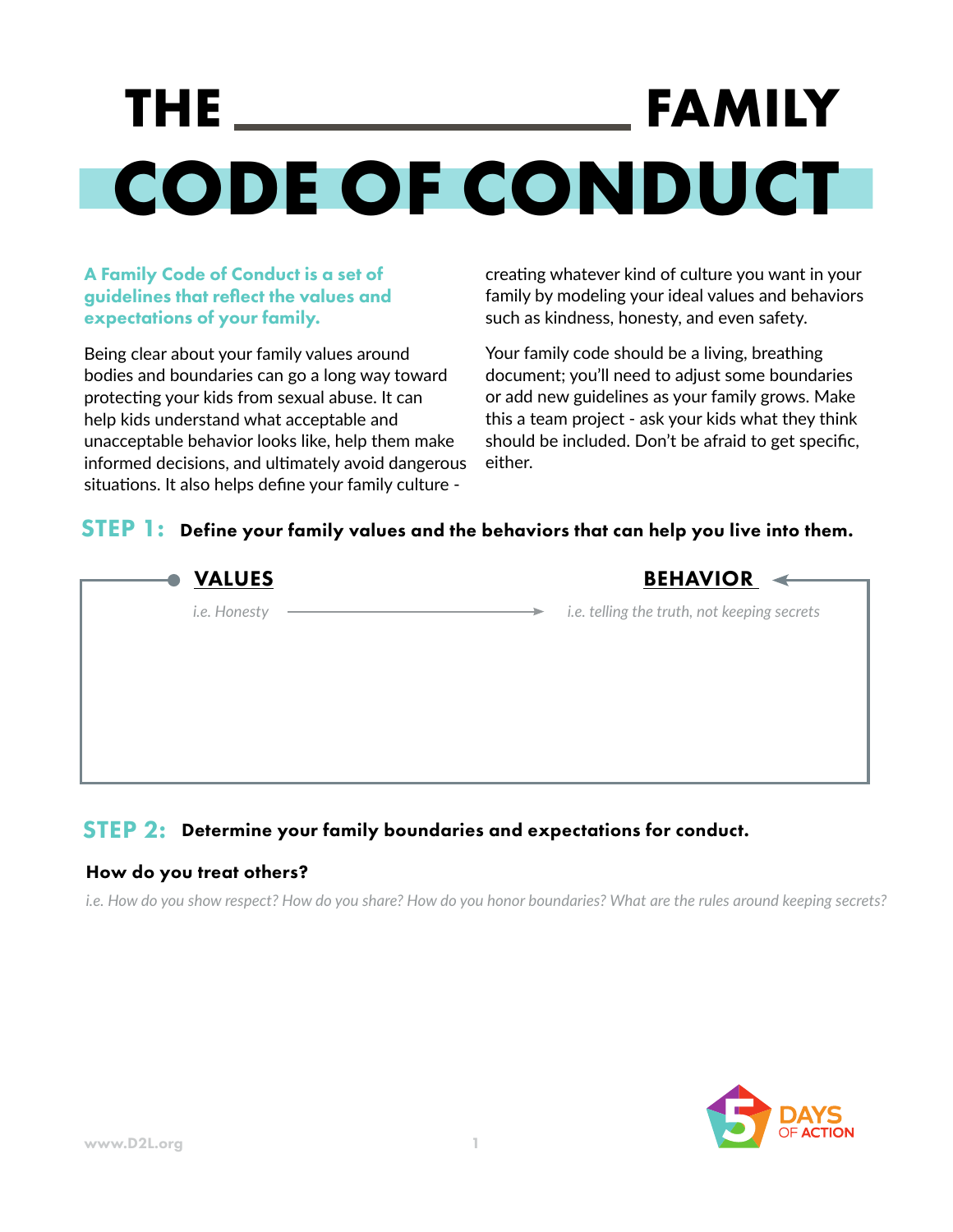

## STEP 2: Determine your family boundaries and expectations for conduct.

#### Play Dates & Hangouts:

*i.e. Who will be at the house/mall/pool/etc. with the kids? Will there be older siblings? How will the kids be supervised? How well do you know the family? These questions can also be applied to online activities such as games and video chats – where are they going, who will be there, what will they be doing?* 

#### Photos

*i.e. Is anyone allowed to take or post photos of your children? Where are they allowed to be posted?* 

#### Sleepovers

*i.e. Will you allow your child to participate in sleepovers? What are the sleeping arrangements? These guidelines may overlap with play dates and hangouts guidelines.*

### **Babysitters**

*i.e. Does your family use babysitters? How do you choose who babysits? What are the rules for babysitters? What are the rules for evening sitting vs. daytime sitting?* 

### Internet & Social Media Safety

*i.e. What are the rules for being on the internet? Are computers kept in open areas in your home? At what age will kids*  get a cell phone or social media accounts? How will you monitor use? Where will devices live at night? Discuss what *information should never be given out online.* 

### Lessons & Camps

 *i.e. What are the safety policies? What does supervision look like? These guidelines will overlap with your youth serving organization guidelines.*